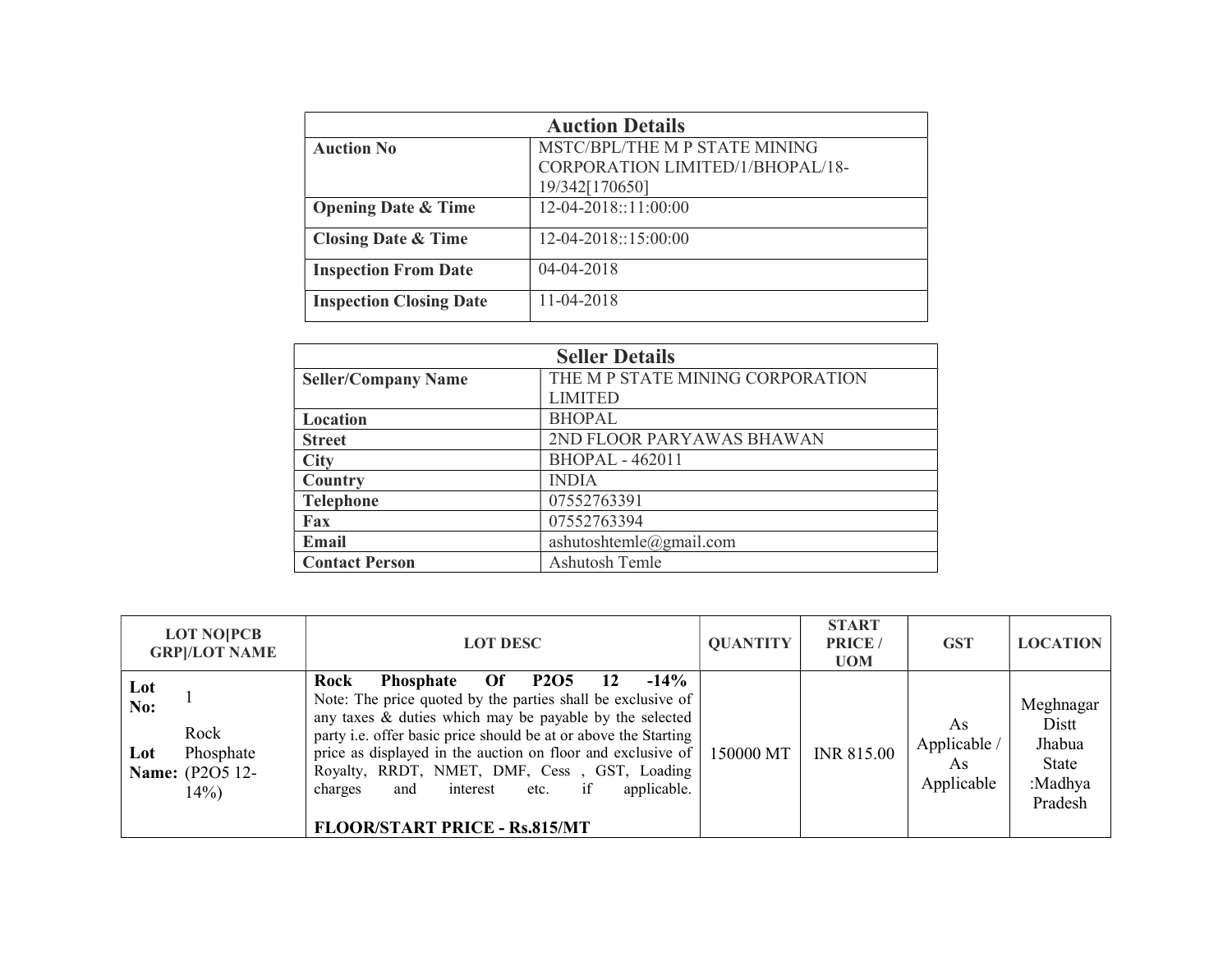## **ALL CONTRACTS/TRANSACTIONS ENTERED INTO BY THE BUYER/BIDDER ARISING OUT OF THIS E-AUCTION SHALL BE GOVERNED BY THE INTEGRITY PACT AVAILABLE ON OUR WEBSITE - [www.mstcindia.co.in](http://www.mstcindia.co.in/)**

DDs drawn on a Cooperative Bank/Arrangement instruments shall not be accepted and will be returned without any action being taken on them.

A: Incase the date of submission of payment happens to fall on a Public Holiday, the next working day shall be considered as the date of submission of payment.

B: The Sale will be governed by the Material List & Special Terms & Conditions (STC) displayed on the Live eAuction Floor (and not under Forthcoming Auctions) as well as the General Terms & Conditions (GTC) and Buyer Specific Terms & Conditions (BSTC) already accepted by the Bidder at the time of eAuction Registration with MSTC. The Material List & STC displayed under View Forthcoming Auctions on MSTC's eAuction Website are tentative and subject to change at MSTC's sole discretion before the start of eAuction. Bidders should therefore download the Material List and STC displayed only under View Live Auctions for their record purpose, if required. The BSTC and GTC can be seen and downloaded by going to the Home Page of the eAuction Website and clicking on NEW USER. Participation in the eAuction will be deemed to imply that the Bidder has made himself thoroughly aware of and accepted the STC, BSTC and GTC. In case of any conflict between the STC and BSTC, the STC shall prevail. MSTC shall have the right to issue addendum to the STC or BSTC, to clarify, amend, modify, supplement or delete any of the conditions, clauses or items stated therein and the Addendum so issued shall form a part of the original STC.

C: The Principal/Owner of the materials reserves the right to withdraw at any stage the sale of any item or quantity of material either by number or by weight or any other specific unit etc, even after issue of Sale Order/Delivery Order. The Principal/Owner will not be bound to assign any reason or details thereof. Value of the materials so withdrawn, if any, and paid by the buyer will be refunded. The Principal will however, not be responsible for any damage, loss, direct or consequential compensation whatsoever to the buyer nor for payment of any interest.

# **NOTE : THE e-AUCTION CATALOGUE ON THE LIVE E-AUCTION FLOOR SHOULD BE TREATED AS FINAL AND BINDING.**

THOUGH A FACILITY IS PROVIDED TO BIDDERS TO SELECT A CATEGORY IN THE LIVE AUCTION FLOOR, HOWEVER, BUYERS, IN THEIR OWN INTEREST ARE ADVISED TO GO TO LIVE E AUCTION FLOOR, AFTER SELECTING "ALL CATEGORIES". MSTC WILL NOT BE RESPONSIBLE FOR ANY OVERSIGHT IN SELECTING THE CATEGORY IN LIVE E AUCTION/LOT ON THE PART OF BIDDERS/BUYERS

"GST rates as indicated in this e-auction catalogue are only indicative. Actual GST rates as applicable on the date of lifting shall be applicable. Bidders are required to satisfy themselves about GST rate through their own sources/means before bidding in this e-auction and any discrepancy should be intimated to MSTC / Seller at least one working day prior to the e-auction. No complaint from any bidder thereafter, regarding any variation will be entertained after the eauction goes on live floor. Non-payment of sale proceeds on the ground of any discrepancy of GST rate will be treated as default and action as deemed fit including but not limited to forfeiture of EMD/SD will be taken against the bidder."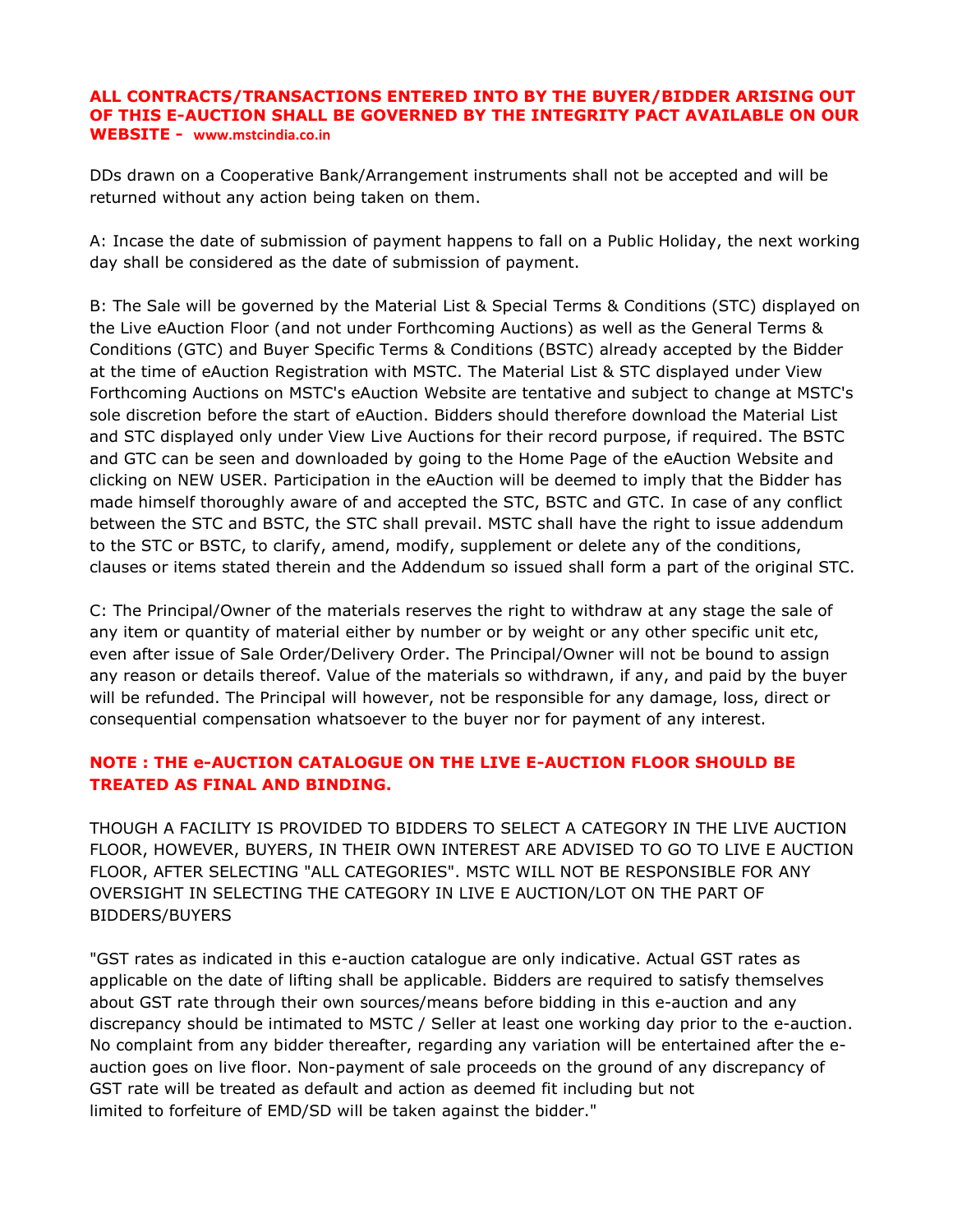## **PRE-BID REQUIREMENT :-**

# **(i) FOR PARTICIPATION IN THIS AUCTION BUYERS MUST SUBMIT A PRE-BID EMD @ RS. 25/- PER MT WITH MSTC THROUGH E PAYMENT GATEWAY BY RTGS/NEFT ONLY LATEST BY 11/04/2018.**

(ii) PRE-BID EMD DEPOSITED AFTER DUE DATE WILL NOT BE ACCEPTED. ONLY THOSE BUYERS WHO SUBMIT THE PRE-BID EMD WILL BE ALLOWED TO PARTICIPATE IN THIS E-AUCTION.

FOR PROCEDURE OF E-PAYMENT BY RTGS/NEFT :

**PRE-BID EMD PAYMENT:**

- **1. CLICK O[N Pay Pre-Bid EMD](http://mstcecommerce.com/auctionhome/mstc/emd_fee_payment.jsp)**
- **2. Enter the required amount of PRE-BID Amount as mentioned in auction catalogue as given below:**
- **3. Click on Proceed to Payment**
- **4. Fill the bank details of Current/OD account which is in Companys name**
- **5. PRINT RTGS MANDATE FORM and transfer the amount.**

**Bidders after successful login will get three new links at their homepage as** 

**Pay Pre Bid EMD EMD Refund Request EMD Ledger**

**Pre Bid EMD must be paid by the bidder(NEFT/RTGS) through this first link only otherwise the automation will not work.** 

**Refund to bidder as per their online request will also be processed from HO on the next working day.** 

**This pre-bid EMD cannot be used for any other purpose.**

# **SPECIAL TERMS & CONDITIONS**

**THE e-Auction SALE IS GOVERNED BY THE GENERAL TERMS & CONDITIONS (GTC), BUYER SPECIFIC TERMS & CONDITIONS (BSTC) AND SPECIAL TERMS & CONDITIONS (STC) OF THE e-Auction. IN CASE OF ANY CONFLICT OR DIFFERENCES AMONG ANY PROVISIONS OF GTC, BSTC & STC, THE PROVISIONS OF STC WILL PREVAIL OVER OTHERS IN THE PARTICULAR e-Auction.**

# CLICK FOR GTCCLICK FOR BSTC

### **IMPORTANT: ALL BIDDERS WHO ARE HAVING MORE THAN ONE UNIT MAY REGISTER AND BID AS A GROUP. IF SUCCESSFUL, SUCH BIDDERS SHALL HAVE TO FURNISH THE BREAKUP OF THE QUANTITY FOR EACH UNIT AT THE TIME OF PAYMENT.**

**I. PRE-BID EMD PAYMENT: Interested bidders have to deposit Pre-Bid EMD@Rs. 25/ per MT on or before 11/04/2018 for the desired quantity.**

**II. ELIGIBILITY CRITERIA: Indian national/ company registered under the provisions of the Companies Act, 1956/2013 / a proprietorship firm/partnership firm/Limited Liability Partnership/ society may participate in this e-auction. Parties who have successfully registered with MSTC Limited will deem to have complied with this condition. Parties, who have been allocated mineral through earlier e-auctions shall not be allowed to lift mineral, if allocated through this e-auction, until balance quantity of earlier e-auction is lifted by bidder.**

**III. Other bidding related details are mentioned in the table below:**

**e-Auction Details**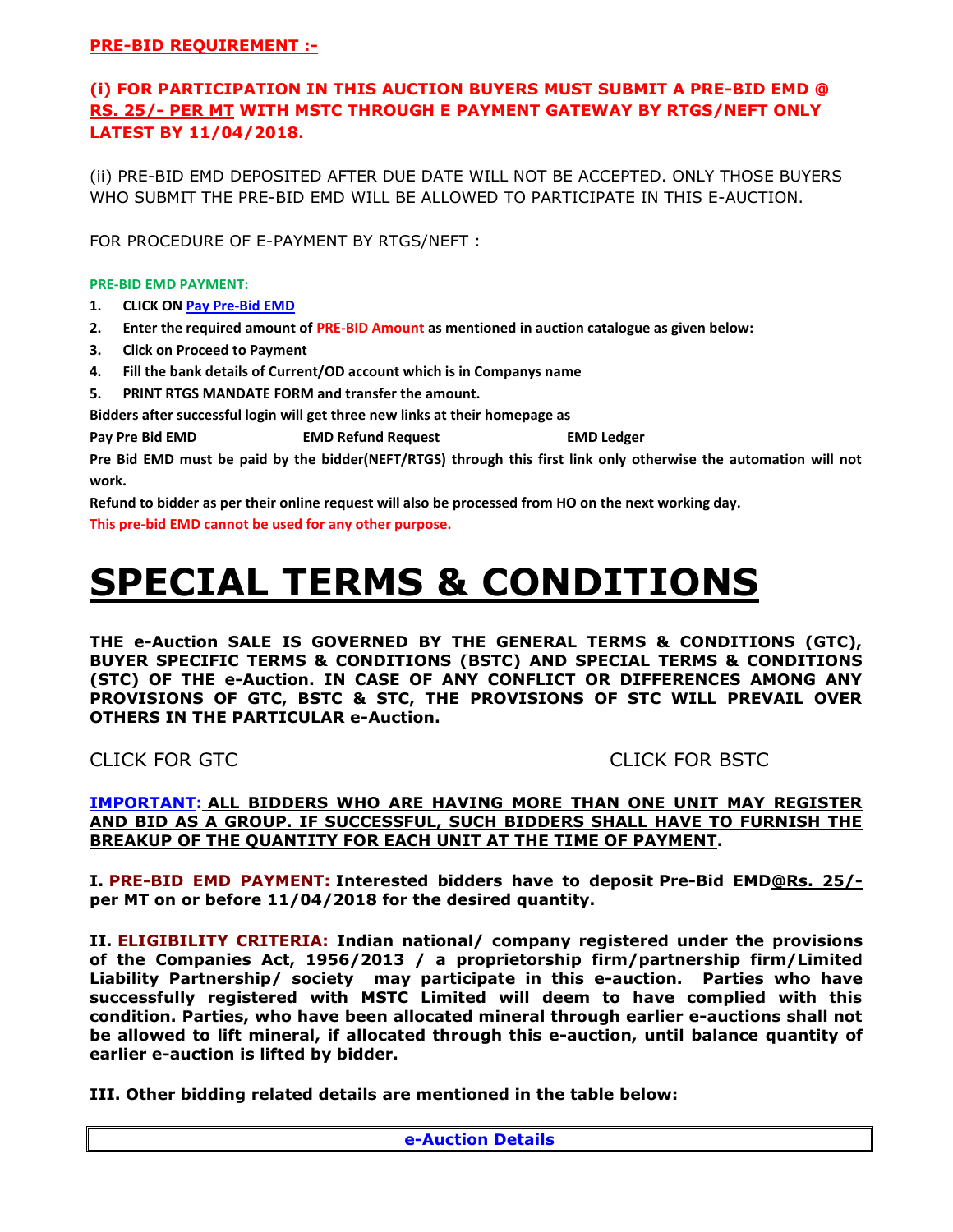| e-auction Date $12.04.2018$      |                                                                                                                                                                                      |
|----------------------------------|--------------------------------------------------------------------------------------------------------------------------------------------------------------------------------------|
| e-auction<br><b>Time</b>         | 11:00 A.M. to 15:00 HRS.                                                                                                                                                             |
| <b>Period</b>                    | 12 (Twelve Months)                                                                                                                                                                   |
| e-auction<br><b>Quantity</b>     | 1,50,000 Metric tonne quantity                                                                                                                                                       |
| <b>Starting Price</b>            | Rs. 815 per Metric Tonne (subject to quantity rebate as per clause 7.5<br>(a)                                                                                                        |
| <b>Pre-Bid EMD</b>               | Rs. 25/- Per MT (on or before DTD. 11/04/2018)                                                                                                                                       |
| <b>Price</b><br><b>Increment</b> | Rs.5/- Per MT                                                                                                                                                                        |
| Qty.<br><b>Increment</b>         | 50 MT or multiple of 50 MT                                                                                                                                                           |
| Payment<br><b>Schedule</b>       | The period of 12 months shall be divided into four quarterly supply periods, in which<br>payment shall be made and lifting of mineral shall be done by the buyer as given<br>below:- |
|                                  | Quarter ending 30 June 2018 - 30% of allocated quantity.                                                                                                                             |
|                                  | Quarter ending 30 Sept 2018 - 10% of allocated quantity.                                                                                                                             |
|                                  | Quarter ending 31 Dec 2018 - 30% of allocated quantity.                                                                                                                              |
|                                  | Quarter ending 31 March 2019 - 30% of allocated quantity.                                                                                                                            |
|                                  | The purchaser shall lift the quantity allocated for the quarter, within the designated                                                                                               |
|                                  | quarter itself depositing advance payment against the purchase. Delivery Order shall<br>only be released on receipt of advance payment against full or part purchase of mineral.     |

**IV. All the bid offers received in the e-Auction will be valid till the issuance of Sale Intimation Letter by MSTC and sanction order by MPSMCL or 30 days, whichever is later.**

**THE TERMS & CONDITIONS INCLUDING THE LIST OF MATERIAL APPEARING ON THE DATE OF E-AUCTION IS FINAL AND BINDING ON THE PARTICIPANT BIDDERS. THE SAME MAY PLEASE BE DOWNLOADED FOR ANY FURTHER REFERENCE.**

**1. The M.P.STATE MINING CORPORATION LTD. BHOPAL (Contact Person : Shri S. K. Dwivedi, G. M. Mines +91 9755061328 and 07390-284403, 284453 ( FAX). MPSMCL, the Owner/Seller, will be hereinafter referred to as PRINCIPAL.**

**and MSTC Ltd., the Selling Agent of the PRINCIPAL, having its office at Bhopal will be hereinafter referred to as MSTC (Contact Person : Shri S.K.TIWARY, MANAGER, PH.0755- 2570664, 2552241, FAX.4075720). Wherever the word buyer is indicated, it will be referred to as successful bidder.**

**2. The General Terms & Conditions (GTC) displayed on the e-Auction Website of MSTC shall be construed to be an integral part of the offer and the Bidder may like to download the same for their record. However, in case of any conflict between the STC and GTC, the STC shall prevail.**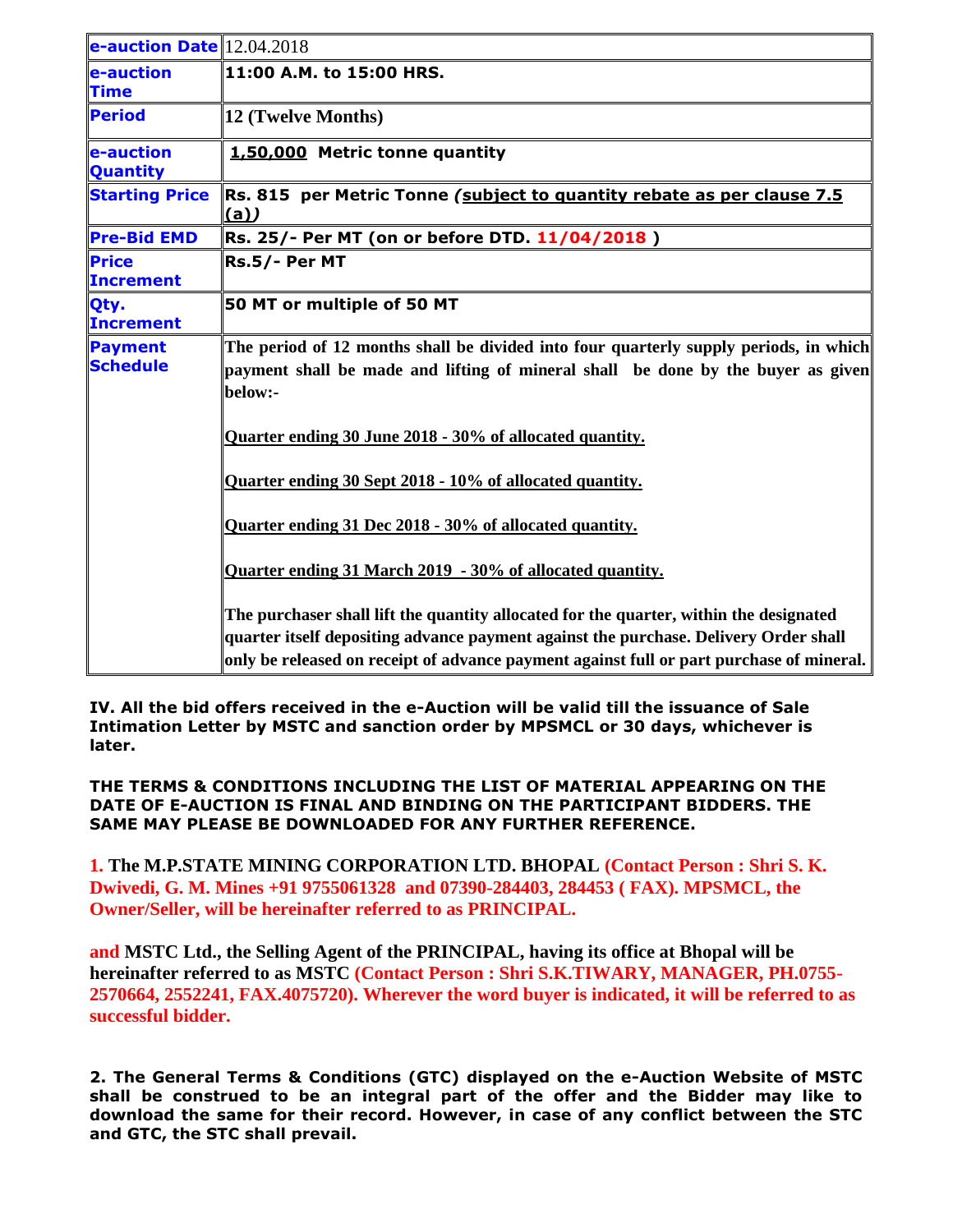**3. PRE –BID EMD at a rate of Rs. 25/- PMT will have to be deposited with MSTC Ltd. on or before 11/04/2018 for quantity for which interested bidders want to participate in the e-auction. Bidder shall be permitted to bid only for a quantity for which pre bid EMD has been deposited.** 

# **(4) Notification:**

# **4.1. The e-Auction will be for dispatches through road only.**

**4.2** LOADING CHARGES: - Loading and Transportation to be arranged by successful bidders and entire expenses in this regard are to be borne by them.

4.3 MOISTURE REBATE: - Rebate allowed on moisture exceeding 3% by weight, determined at the time of dispatch of minerals.

**4.4** Bidders/Buyers will be permitted to visit the Rock phosphate Mines, Meghnagar except on holidays, during the working hours of all working days between 8:00 AM to 3:00 PM. However Stock Material shall be available for pre-bid inspection from date of e- auction notice till the day preceding the auction date. Recovery of 12-14 % P2O5 mineral is being carried out at the mine and mineral shall be provided as produced at the mine.

# **(5) Bidding Process:**

**5.1 The registered Bidders shall be required to record their acceptance after login, of the Terms & Conditions of the e-Auction before participation in the actual Bidding Process.**

**5.2 Prospective Bidders are entitled to bid for the quantity to the extent of amount of Pre-Bid EMD available in the bidder's account with M/s. MSTC Limited at the time of bidding.**

**5.3 The Bidders while bidding shall quote their "Bid Price" at par or above the Starting price per MT of Rockphosphate in Indian Rupee as base price on Ex-Meghnagar Mines basis, Exclusive of Royalty, RRDT, NMET, DMF, CESS, GST and interest, etc, if applicable.**

**5.4 GST and other taxes shall be charged extra as applicable.**

**5.5 The date, time and period of e-Auction as notified in advance including closing time on portal of M/s. MSTC Limited shall be adhered to except in the event of force majeure. However, the closing time of e-Auction will be automatically extended up to last Bid time, plus 10 minutes, so that opportunity is given to other Bidders for making an improved Bid.**

**5.6 The Starting price of this e-Auction shall be Rs. 815 /- per MT. Bidders shall be free to bid at and above the start price. Further the bidder shall offer successive bids (per MT) in the increment in multiple of Rs.5/- (Rupees five only) during the normal e-Auction period and the extended period.**

**5.7 The bidder shall bid for minimum quantity of 500 MT. Further the bidder shall offer successive bids in the increment of 50 MT. The figure mentioned against the link "MPQ LEFT" available on the buyers screen is an indicator of the quantity for which a bidder can bid. The figure mentioned against "MPQ LEFT" on buyer's screen shall be for the entire e-Auction.**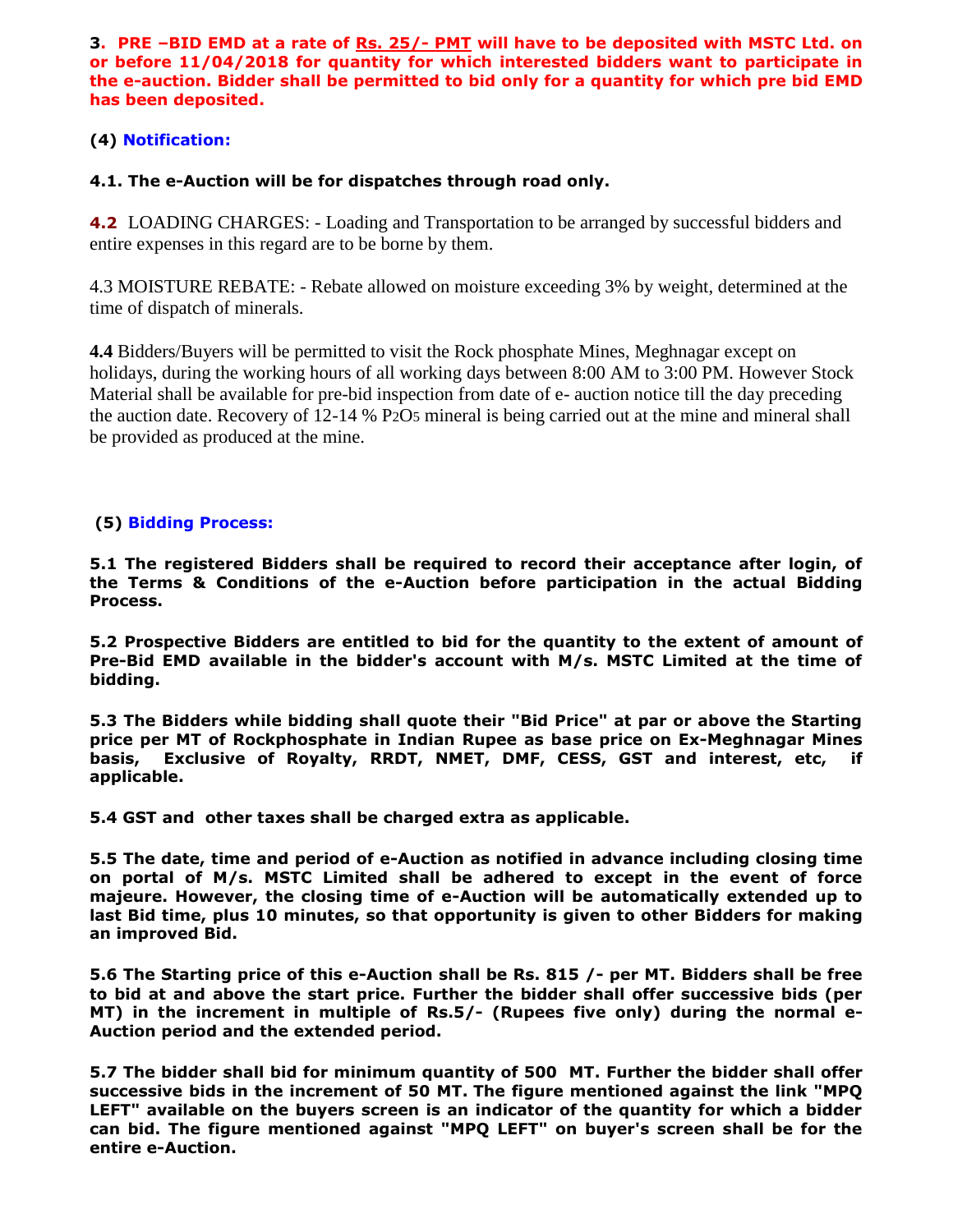**5.8 While maintaining the secrecy of Bidder's identity, the web site shall register and display on screen the highest bid prices of various different allocated quantities at that point of time. The system will not allow a bidder to bid in excess of his entitled quantity as per his EMD. However, once the bidder is out-bided by another, the particular bidder shall become eligible for making an improved bid offer. For example, Bidder 'A' who has deposited pre-bid EMD for 2000 MT of Rock Phosphate submits the following bids:**

- **1000 MT @ Rs.6000/-.**
- **600 MT @ Rs.6020/-.**
- **400 MT @ Rs.6010/-.**

**After submission of these bids, Bidder 'A' will not be able to further improve these bids, either in terms of Price or Quantity. As the bidding progresses, Bidder A will be able to bid further only for that quantity that gets cut from his quota of allotted quantity.**

**5.9 Following criteria would be adopted for each lot in deciding the successful bidders:**

**(a) Precedence will be accorded to the highest bid price in the descending order (HI, H2, H3 and so on) as long as the offered quantity is available for allocation.**

**(b) If two or more buyers bid the same highest price, precedence for allotment will be accorded to the buyer who has placed the bid for the higher quantity.**

**(c) In case, two or more buyers bid the same price and the same quantity, precedence will be given to the buyer who has offered its bid first with reference to time.**

**5.10 THE ONLINE AUCTION WILL BE DONE AS PER THE FOLLOWING METHODOLOGY:**

**(a) The bidders have to bid for per MT price and the Quantity (in accordance with Clause 5.6 and 5.7) they want to book at that price with a maximum limit of quantity for which bidders had provided Pre-Bid EMD.**

**(b) Methodology for the single stage online bidding is mentioned here under. Assume that the total quantity available is 900 MT and customers bid for certain quantity at a certain price as illustrated in the following table:**

|               | <b>Bid</b>  | <b>Bid Quantity</b> | <b>Bid Price</b> | <b>Allocated Quantity</b> |
|---------------|-------------|---------------------|------------------|---------------------------|
| <b>Bidder</b> | <b>Time</b> | (MT)                | (Rs/MT)          | (MT)                      |
| B             | 9.40        | 100                 | 8650             | 100                       |
| F             | 9:39        | 350                 | 8600             | 350                       |
| D             | 9:36        | 300                 | 8600             | 300                       |
| A             | 9:32        | 100                 | 8600             | 100                       |
| Е             | 9:34        | 100                 | 8600             | 50                        |
| C             | 9:30        | 300                 | 8550             | 0                         |

1. **Bidder B is the highest bidder @ Rs.8650/- per MT; hence the system allocates his bidden quantity i.e. 100 MT.**

2. **There are 4 bidders @ Rs.8600/- per MT, since bidder F's bid was for 350 MT (highest quantity at Rs.8600/- per MT), the system allocates his bid quantity in full.**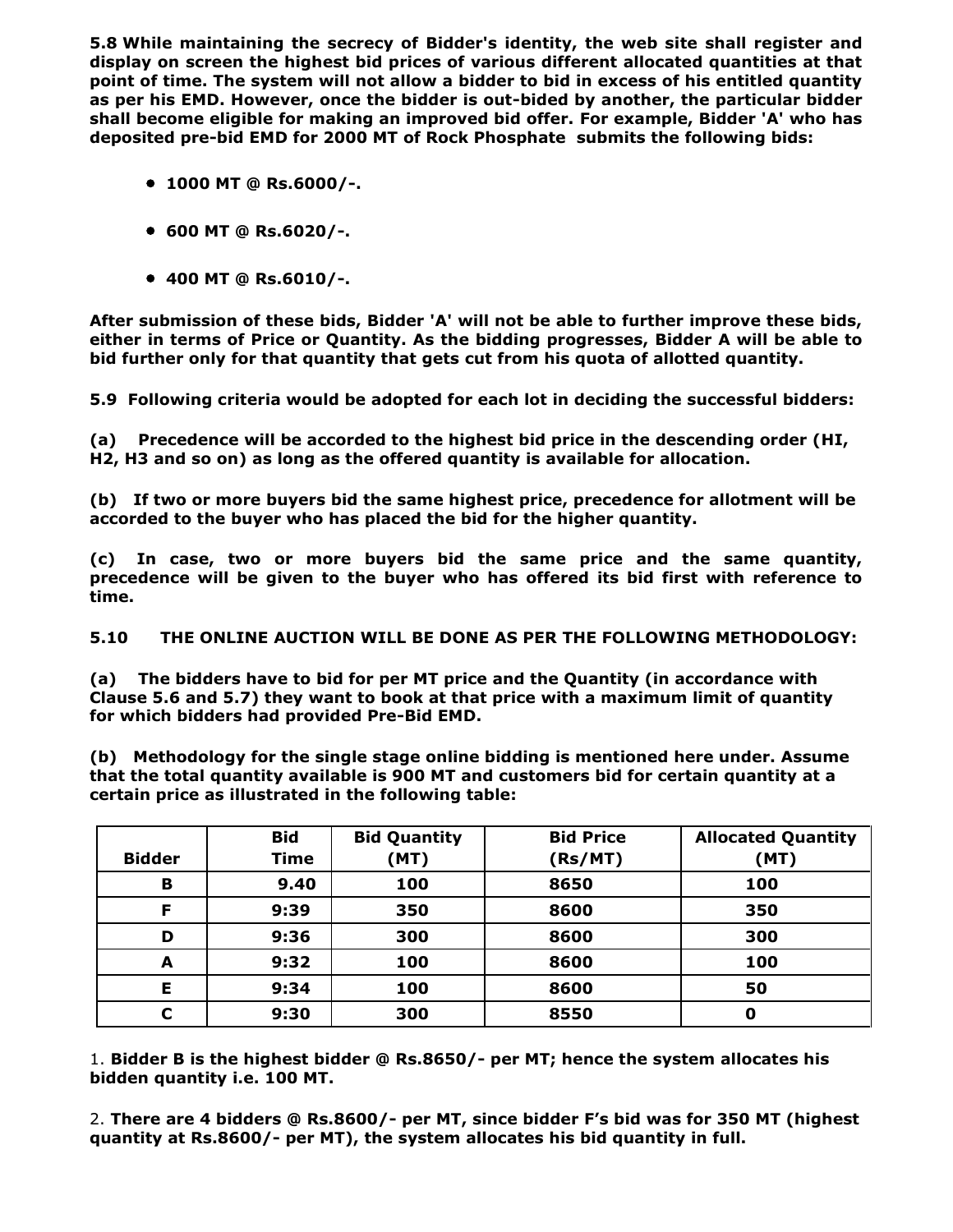3. **Bidder D's bid was for 300 MT & since the quantity was still available at Rs.8600/ per MT the software allocates bidder D 300 MT.**

4. **Since bidder A placed his bid earlier than bidder E i.e. 9:32 Hrs hence the software gives first preference to bidder A & allocates him available quantity first.**

5. **After this allocation, since only 50 MT are available, the same is allocated to bidder E.**

6. **Since all the quantity is exhausted at higher bid price than Rs.8550/- per MT, therefore no quantity is allocated to bidder C. If Bidder C wants to win any quantity then they have to place bid in terms of higher price or greater quantity.**

**Note: All the allocations will be provisionally under STA (Subject to Approval). The Principal will give approval/rejection based on the rate at which they intend to sell. The pre-bid EMD shall be retained with MSTC till the decision is given by the Principal.**

#### **(6) Post e-Auction Process:**

**6.1 Each successful bidder will be intimated through e-mail within 12 hours of closing time of e-auction by MSTC Limited SUBJECT TO APPROVAL OF THE BID BY MPSMCL, however, it will be the responsibility of the bidder to personally see and download the result displayed on website of M/s MSTC Ltd. (www.mstcecommerce.com) after close of e-Auction.**

**6.2 The successful bidders (hereinafter called Buyer) will be required to deposit Rock phosphate value with MPSMCL strictly as per Clause 7 of the terms of payment after the intimation by MPSMCL of its approval of the bid.**

**6.3 If the successful bidder (Buyer)is a group company, it shall furnish the detailed quantity breakup for individual units at the time of payment and accordingly MPSMCL shall issue Delivery Order for that unit/destination.**

**6.4 If the successful bidder (Buyer) is a trader, he should furnish the details of the manufacturing unit/destination at the time of payment and MPSMCL shall issue Delivery Order for that unit/destination only.**

**6.5 Equivalent amount of EMD of successful bidder corresponding to successful bid quantity, shall be blocked and will be transferred to MPSMCL by MSTC Limited alongwith the bid sheet. This shall become Performance Deposit for the Bid.**

#### **(7) Terms of Payment:**

**7.1. Successful bidder /buyer shall be eligible to take delivery from Meghnagar Mine Dist Jhabua and to ensure the same, they are advised to make payment arrangement as under:-**

**a. Whole of the allotted quantity of mineral shall be lifted by buyer (upon release of Delivery Order by MPSMCL) within 12 months of issue of sanction order regarding allotment of quantity by MPSMCL.** 

**The supply period shall be as follows:-**

**Quarter ending 30 June 2018 - 30% of allocated quantity**

**Quarter ending 30 Sept 2018 - 10% of allocated quantity**

**Quarter ending 31 Dec 2018 - 30% of allocated quantity**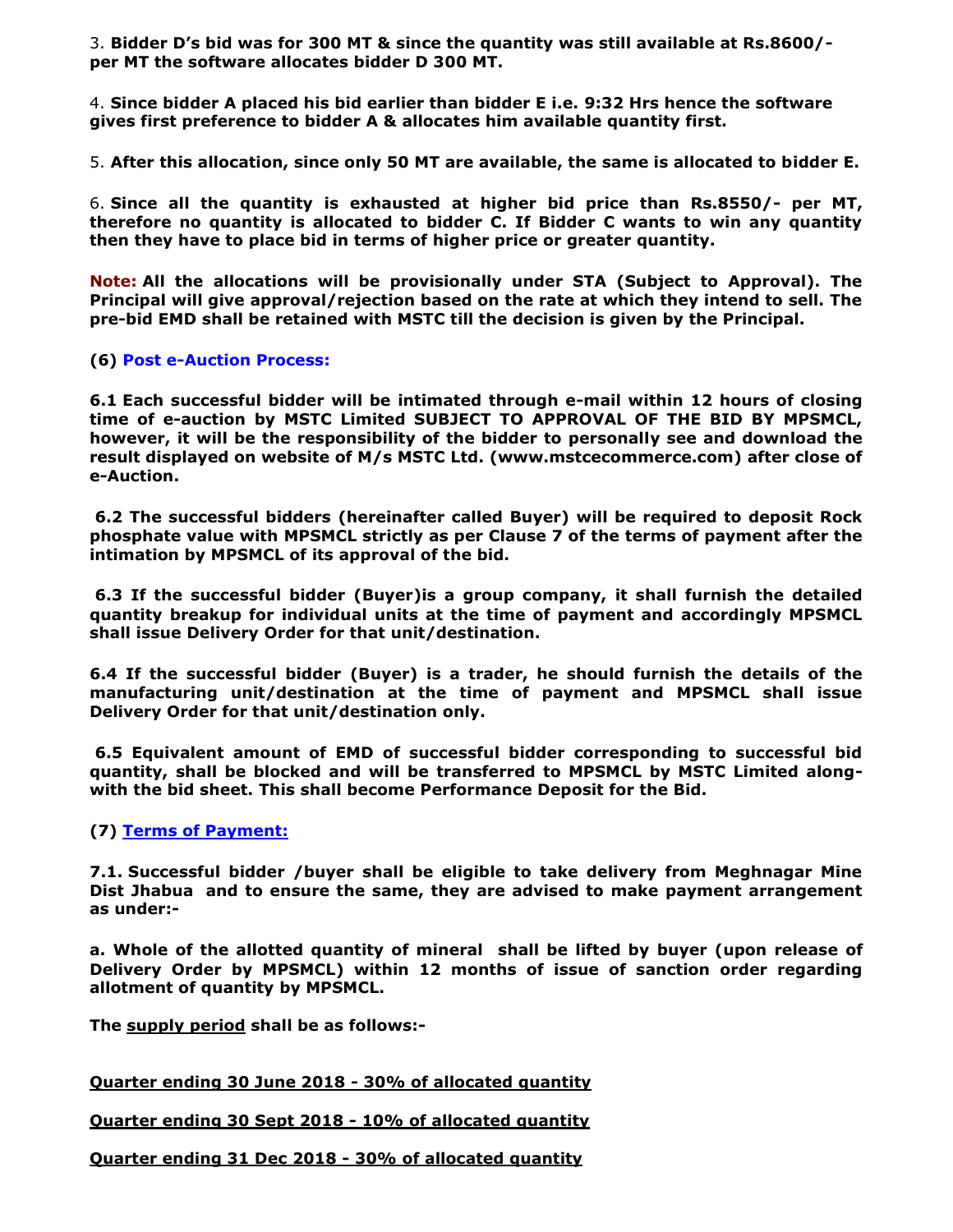#### **Quarter ending 31 March 2019 - 30% of allocated quantity**

**Payment period: Period of three months comprised in the quarter, within which payment against quarterly allocation as above will have to be deposited. MPSMCL shall issue Delivery Order within three days of receipt of advance payment against full or part purchase of mineral.** 

**b. LATE PAYMENT PENALTY: If the payment is not made within the payment period as per clause (a) above , the payment will be accepted by MPSMCL up to a further period of THREE MONTHS from the last date of payment period, on payment of late payment penalty@1% per week or part there of on the balance material value but MPSMCL may refuse to do so by passing a speaking order.**

**c. Where payment towards material has been made but not lifted by the allottee within the supply period , Ground Rent @ 1% per week or part there of will be levied ,beyond supply period (Supply period is period of three months comprised within the quarter within which lifting of quarterly allocation of mineral as per clause 7.1.a will have to be done) or 30 days from the date of last D.O for the relevant quarter , which ever is later. The maximum extension in supply period shall be for a period of 3 months following the end of relevant quarter, provided a written request for extension is received by MPSMCL before the expiry of supply period . If no such request for extension is received, the sale order stands cancelled & performance deposit pertaining to the balance quantity will be forfeited on completion of SUPPLY PERIOD .**

**MD, MPSMCL reserves the right to further extend the above three months period as mentioned in clause (b) & (C) . Decision of MD, MPSMCL shall be final in this regard and binding on the buyer.**

**7.2 The Performance deposit of Rs.25/- Per MT (as converted from the Pre-Bid EMD amount) shall not be treated as an adjustment towards the Rockphosphate value, but would stand converted into a 'Performance Deposit' for performance of the buyers towards completion of the said transaction.**

**7.3 Refund of Performance Deposit: The Performance deposit would be refunded to the buyer, only after completion of lifting of Rockphosphate, after deducting for any loss or damages caused to MPSMCL's property, while lifting the Rockphosphate. However, in the event of default in performance by the bidder, the provision of forfeiture of the 'Performance Deposit' as stipulated in Clause 10, would be applicable and invoked by MPSMCL.**

**7.4 The Rockphosphate value as in Clause 7.1 above shall be deposited by way of demand draft /pay order drawn in favour of M/s. MP State Mining Corporation Limited, payable at Meghnagar, Dist. Jhabua (M. P.). Delivery Orders shall be issued for the quantity for which the payment is received/ credited to MPSMCL's account. The buyers shall also have the option of making e-Payment through NEFT/RTGS.**

**The bank details of M/s MP State Mining Corporation Limited, Meghnagar are:-**.

**"THE MADHYA PRADESH STATE MINING CORPORATION LIMITED" payable at Meghnagar**

**S.B.I. Current account No. 11509529093, IFS Code: SBIN0004581, Station Road Tehsil- Thandla, Dist. Jhabua**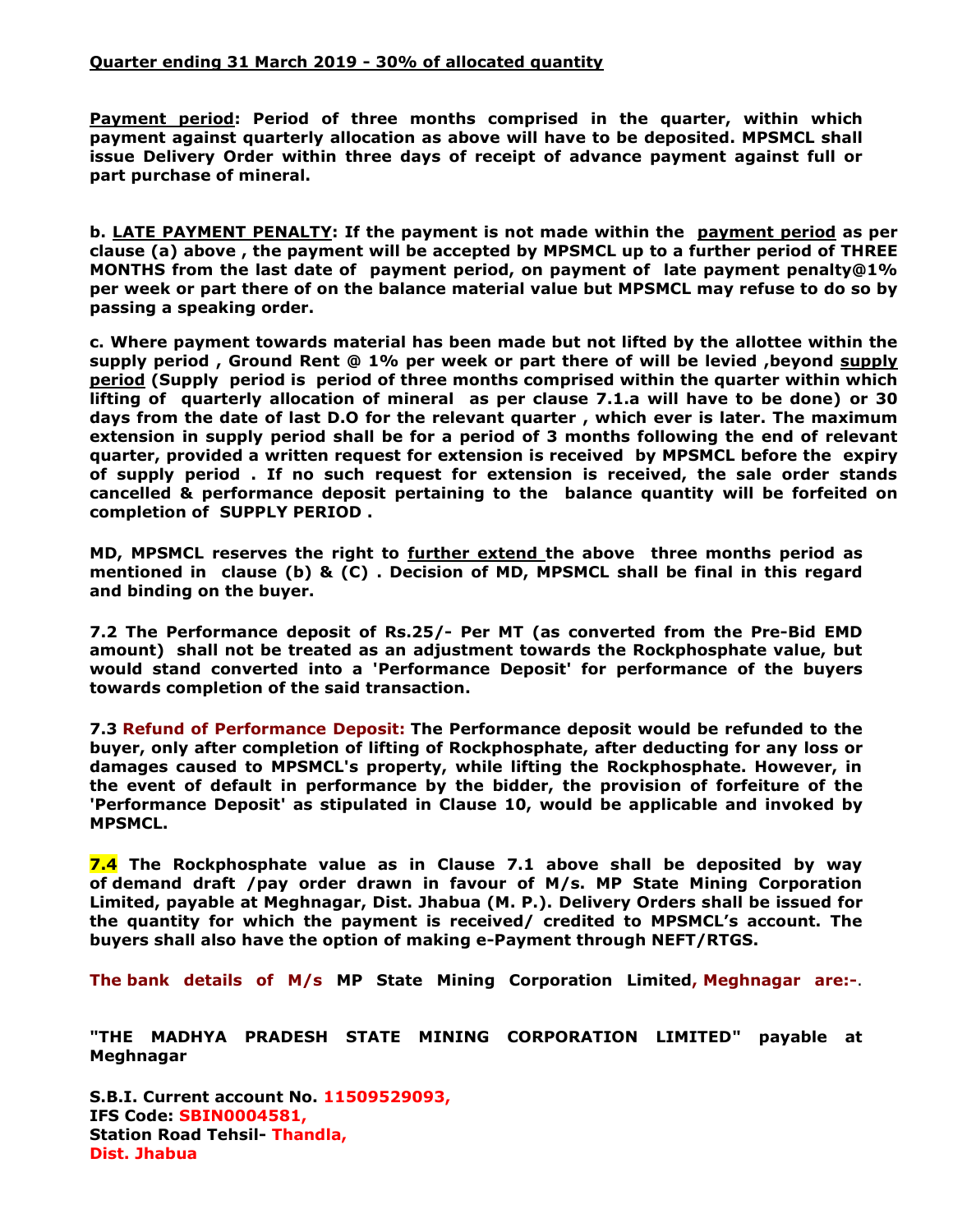## **7.5 (a)QUANTITY REBATE:- Quantity rebate shall be given on purchase of quantity of mineral for amount per metric tonne shown against them.**

| <b>Purchase of Quantity through</b> | Rebate in Rs. per metric tonne for entire quantity |  |
|-------------------------------------|----------------------------------------------------|--|
| this e-auction in metric tonne      | purchased through this e-auction                   |  |
|                                     |                                                    |  |
| $0 - 80000$                         |                                                    |  |
|                                     |                                                    |  |
| $80001 - 88000$                     | 100                                                |  |
|                                     |                                                    |  |
| 88001 and above                     | 150                                                |  |
|                                     |                                                    |  |

## **(b) If a bidder is allocated a quantity which qualifies for rebate, delivery of mineral shall be given at reduced price i.e. subtracting rate of rebate per Metric Tonne (i.e. Rs 100 or 150 per tonne as the case may be) from approved bid price of successful bidder against submission of Bank Guarantee from any Nationalized Bank for amount of rebate payable on entire quantity (product of rate of rebate for which bidder qualifies and quantity allocated to the bidder through this e-auction) within 07 days of receipt of intimation of sanction of bid sent by MPSMCL.**

**If such Bank Guarantee is not furnished, sale will be made at approved price (price accepted in the e-auction) and no quantity rebate shall be payable.** 

# **(8) Procedure of Rockphosphate Delivery**

**8.1 MPSMCL shall issue separate Delivery Orders to the successful bidders in terms of Clause (7) after realization of each installment of payment. The Buyer has to submit the option through a letter in writing mentioning the destination and the Delivery Order issued by MPSMCL would indicate the same accordingly along with the destination.**

**8.2 The period to complete the lifting of the entire bid quantity shall be one year from date of work order or extended period, if any. Although buyer shall have to adhere to lifting schedule as per clause 7.1(a). Rockphosphate sold, but not lifted within the supply period(as extended from time to time) will become the property of MPSMCL.**

**8.3 It is the responsibility of the Bidder/Buyer to take delivery of the Rockphosphate from the mines, strictly adhering to the safety precautions and the provisions of Environment Protection Act. The loading of the Rockphosphate shall be into the trucks arranged by the buyer themselves. Transportation of Rockphosphate to the buyer's premises shall be the sole responsibility of the buyer only at their own cost and they shall fully ensure the safety rules as well as prevent any spillage causing pollution issues.**

**8.4 The Quality of the Rockphosphate will be determined as per the analysis carried out at MPSMCL Laboratory / Laboratory authorized by MPSMCL which is final and binding. The Quantity of the Rockphosphate for billing and all other purposes will be determined as per net weight recorded at Meghnagar Mine weigh-bridge.**

**(9) Refund of EMD for Unsuccessful bidders: In case of unsuccessful bidders, pre-Bid EMD shall be refunded by MSTC Limited after the e-Auction is over, on the bidder's request. The unsuccessful bidders need to mail their Bank account details for the same at mstcbhopal@mstcindia.co.in.**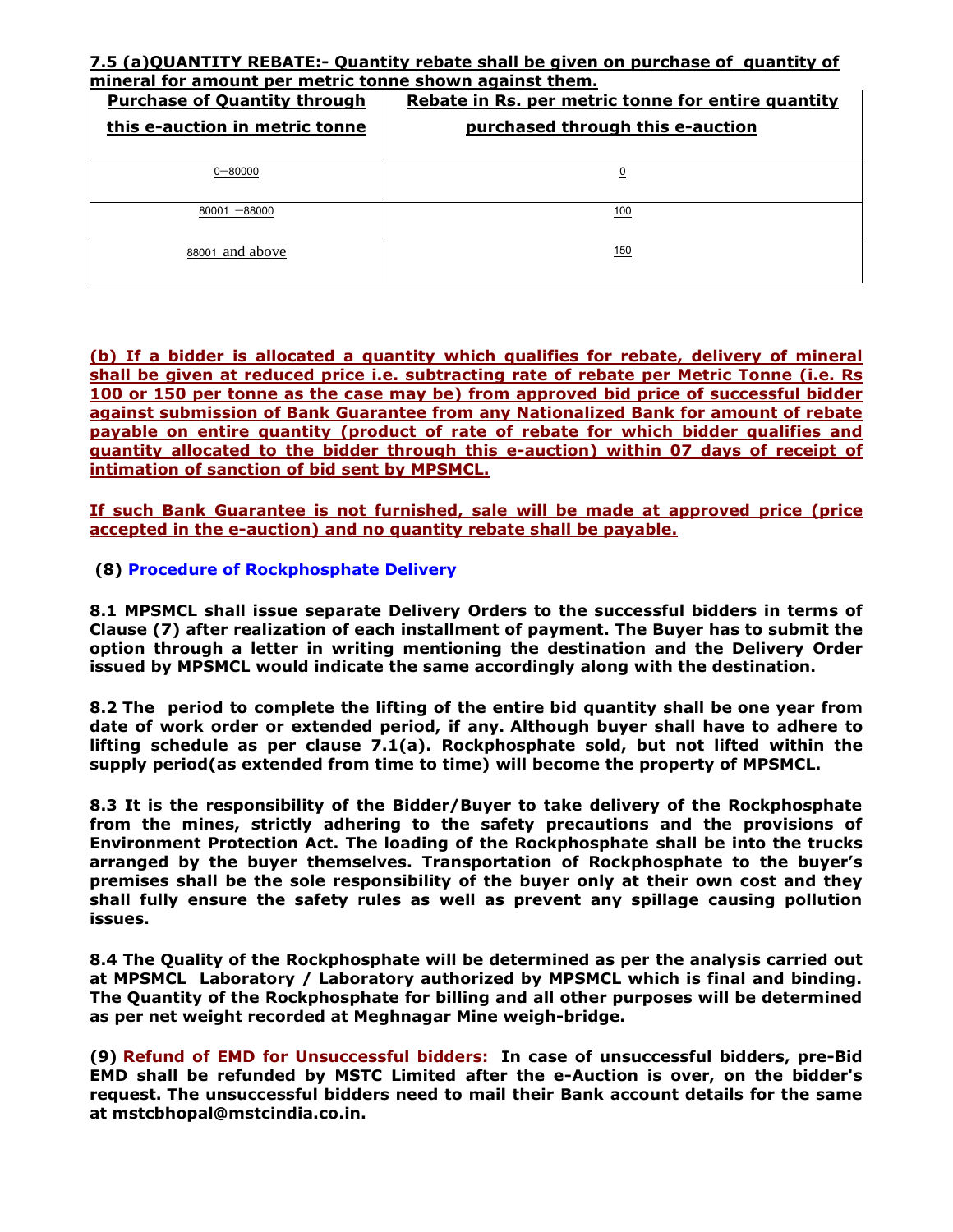**(10) Forfeiture of Performance deposit: The Performance deposit of the successful Bidders will be liable for forfeiture in the following cases:-**

**10.1 If the buyer does not deposit value of Mineral (or part thereof) allocated for lifting within the designated quarter as per clause 7.1(a)or within extended period of three month upon payment of late payment penalty as per clause 7.1(b) , Performance deposit @25 per metric tonne pertaining to the quantity against which payment has not been made, shall be forfeited.** 

**10.2 If the Buyer denies taking the material in writing after issuance of Delivery Order or fails to lift the quantity(or part thereof) allocated for lifting within the supply period of three months as per clause 7.1(a) (or extended period against payment of ground rent as per clause 7.1(c) ) despite making payment against the same, Performance deposit @ Rs. 25/- per MT pertaining to the unlifted quantity shall be forfeited.**

**10.3 On non fulfillment /violation of terms & conditions of this e-auction document.**

**(11) Refund of Rockphosphate value: Value of un-lifted mineral (against which payment received) at the end of the supply period of three months as per clause 7.1(a) (or at the end of extended period against payment of ground rent as per clause 7.1(c)), shall be refunded to the buyer, deducting any amount due from him.** 

## **(12) ROYALTY, TAXES AND DUTIES:**

**12.1 The Bidders should offer bids exclusive of Royalty, RRDT, NMET, DMF, Loading Charges, GST and interest, etc, if applicable. Royalty, RRDT, NMET,DMF, GST or any other taxes and Tax Collection at source as per the prevailing rules applicable at the time of delivery of material covered under e-Auction & shall be borne by Buyer.**

**12.2 Any revision in duties, taxes, levies etc. by the Govt. shall be passed on to the buyers.**

## **(13) General Terms & Conditions:**

**13.1 . The Rockphosphate procured under e-Auction is for use within the country and not for Export.**

**13.2 All terms and conditions of Scheme are subject to force majeure conditions as applicable.**

**FORCE MAJEURE: Neither party will be liable for any claim on account of any loss, damage or compensation, whatsoever, arising out of any failure to carry out the terms of this contract, where such failure is caused due to war, rebellion, mutiny, civil commotion, fire, riots, earthquake, drought, flood crop failure, or Act of God or due to any restraint or regulation of the State or Central Government or a local authority/authorities, provided a notice of such occurrence is given to the other party in writing within 10 days from the date of occurrence of the force majeure clause. On cessation of the force majeure condition continued and will also give documentary evidence thereof this effect.**

**It is reiterated that MPSMCL/MSTC will not be in any way responsible for failure to deliver the material due to cause beyond their control such as strike, lockout, cessation of work by labourers, shortened hours, act of GOD or other causes or other contingencies whatsoever. In case of such force majeure conditions, the period of delivery shall automatically get extended proportionately. The bidder/buyer shall not be entitled to cancel the contract on these grounds.**

**13.3 Bidders must always ensure to keep their email address valid and alive. All communications shall be made on registered e-mail address provided by bidders to**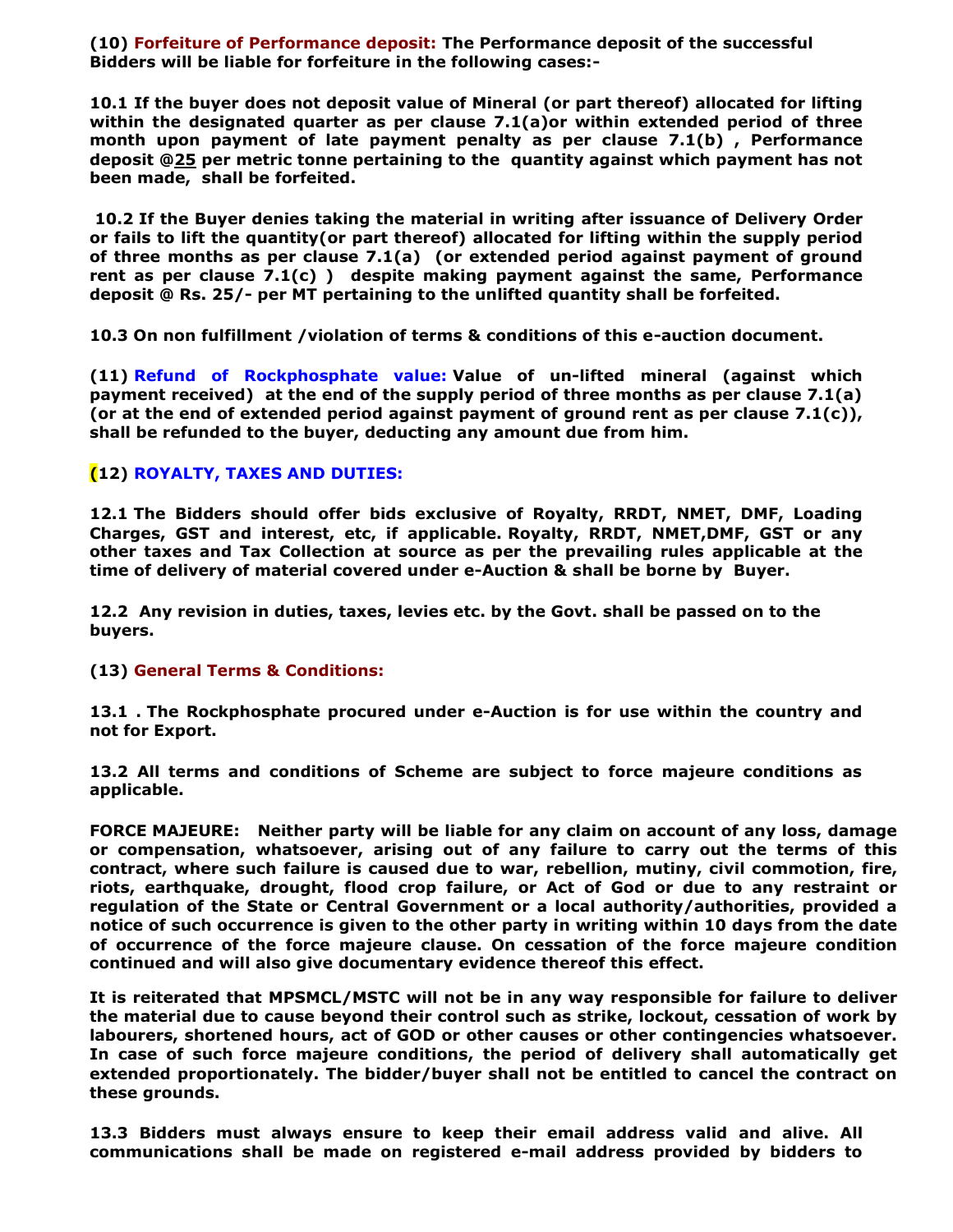**MSTC Ltd. In any case Buyers cannot be absolved from fulfilling the responsibility of compliance of any of the terms and conditions herein including payment terms due to non-receipt of emails from MSTC Limited/MPSMCL.**

**13.4 Bidders must be extremely careful to avoid any error in bidding (whether typographical or otherwise) and they are fully responsible to check and rectify their bid before submitting their Bid into the live-Auction floor by clicking the "Bid" button.**

**13.5 There is no provision for bidding in decimals. The Bidder shall be solely responsible for all consequences arising out of the bid submitted by them (including any wrongful bidding by them) and no complaint/representation will be entertained by MSTC Limited/ MPSMCL in this regard.**

**13.6 The decision of the Competent Authority of MPSMCL in matters related to this e-Auction shall be final and binding on the bidders/Buyers.**

**13.7 The bidder/buyer shall have to satisfy themselves regarding the quality of Rockphosphate and make their offer accordingly. No plea of misunderstanding or ignorance of conditions put forth subsequent to any confirmation of sale shall be accepted. The principle of "CAVEAT EMPTOR" (let the buyer be aware) will apply.**

**13.8 The dispatches are on Ex-Mines basis. Claims on Quality or Quantity beyond dispatch point shall not be entertained.**

**13.9 MPSMCL / MSTC Limited reserves the right to cancel the sale of Rockphosphate under this e-Auction from any location in part or whole at any stage at its sole discretion without assigning any reason thereof and no party shall have any right whatsoever to raise any claim in that regard on that count.**

**Registration as a bidder for e-Auction of Rockphosphate shall in no case imply registration as a permanent customer of MPSMCL for normal business process at any point of time**

**13.10 MPSMCL/MSTC LTD. reserves their rights to amend/modify/reject the auction deal in full/part and reserves the right to further modify/amend and revise the terms and conditions contained herein in full or in part at any point of time and no party shall have any right, whatsoever to raise any claim in that regard on that count.**

**13.11 Sale under each e-Auction shall be an individual, independent, unique and complete transaction.**

**13.12 CONDUCT DURING DELIVERY: Bidder/Buyer shall solely be responsible for movement and proper behavior of their deputies, agents, and laborers within MPSMC Limited's premises. If any damage caused to MPSMCL's property, the buyer is responsible to make good such damage to the satisfaction of MPSMCL, and the decision of MPSMC Limited, in this regard shall be final and binding.** 

**13.13 STATUTORY AND SAFETY CONDITIONS: Before commencement of delivery operations, the buyer shall take group insurance for the workers under his control, which will not only cover fatal accidents, but also injuries, which may or may not result in partial or permanent disablement. The copy of cover note for insurance shall be submitted in the MPSMCL office.**

**13.14 COMPLIANCE WITH LABOUR LAW AND SAFETY RULES: During the delivery period, the workers employed by the buyer within the mines premises will be governed by the Mines Act 1957, Labour Laws and Rules, Factory Act, Provision of EPF Act 1951 and MPSMCL's Security and Safety Rules as applicable.**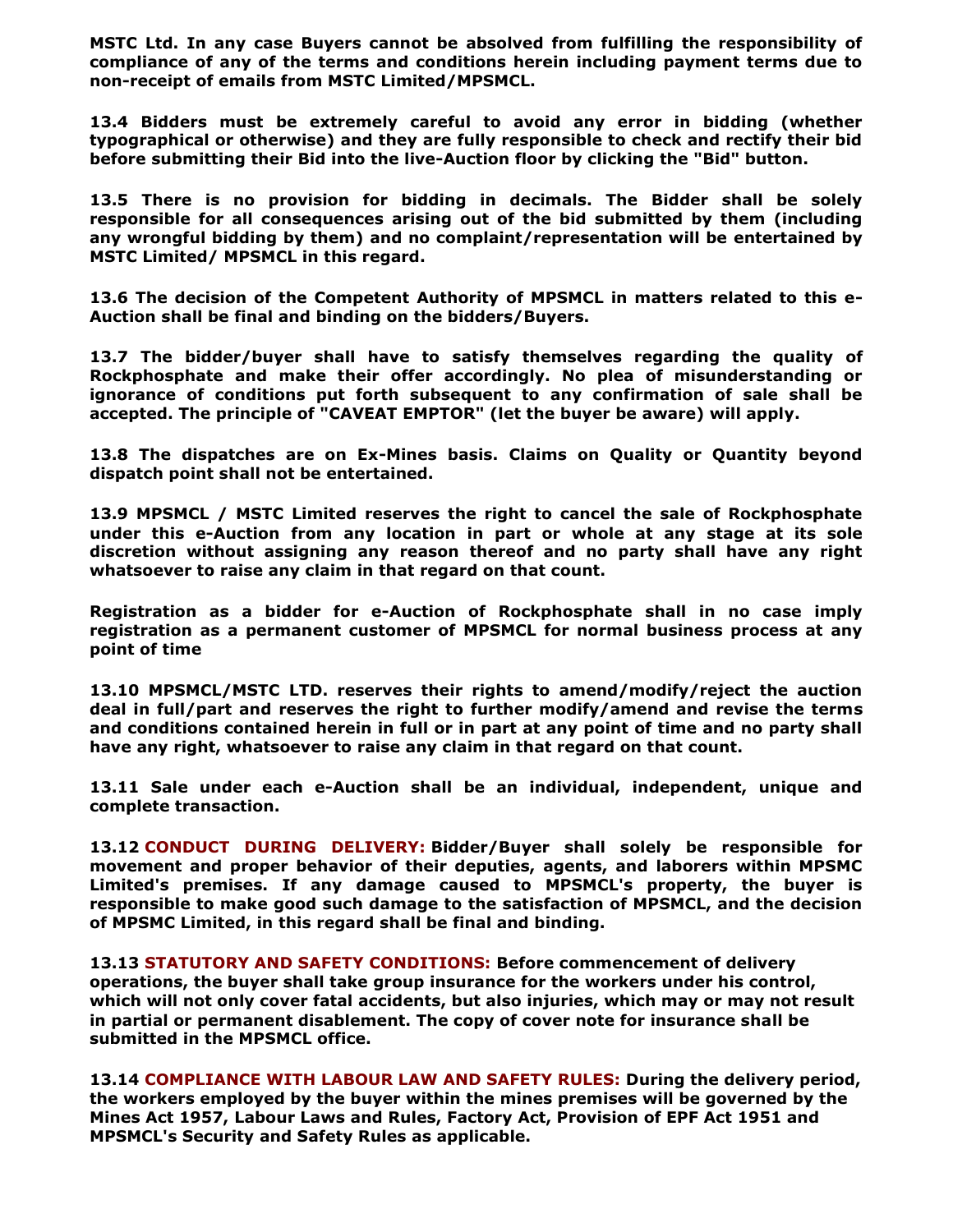**13.15 ACCIDENTS ETC. TO BUYERS LABOURER: MPSMCL/MSTC will not be responsible at any point of time for any injuries caused to the workers engaged by the buyer due to accident within the Meghnagar Rockphosphate Project premises or at the place of work and the bidder/buyer will make transport facility to the accident victims to the hospital and give proper arrangement for medical attention and treatment to his labourers and their representative. The bidder/buyer will be solely responsible for any claim arising out of the employment, injuries to labourers in the course of employment under any statute. It is the responsibility of the bidder/buyer to provide necessary safety appliances like hand gloves, helmet, boots etc to the labourers who are engaged for handling of the goods.**

**13.16 During delivery, if any of the labourers are found not wearing the proper safety appliances; they will not be permitted to carry out the delivery works and will be sent out of Meghnagar Rockphosphate Project premises. MPSMCL reserves its right to stop the delivery work, if it is carried out in an unsafe manner.**

**13.17 Bidder/buyer shall arrange their own trucks/dumpers, and shall make their own arrangement for transportation of the material under supervision of authorized official of the MPSMCL.**

**13.18 The authorisation for the men and material has to be obtained from the Mines Manager or his authorised officer.**

**13.19 The buyer shall observe all statutory and safety measures. The suggestions given by the Mines Manager, Meghnagar Mines, MPSMCL shall be scrupulously followed. All the labourers engaged by the buyer must wear safety kits like helmet, shoes, safety belts, gloves, etc. without which the entry is prohibited. The buyer has to make his own arrangements for accommodation and canteen facilities for his workers.**

**13.20 BLACKLISTING: If it is found that the bidder/buyer is not following the terms and conditions of payment/delivery or other conditions of the auction and also indulging in any malpractices either himself or by his agents, deputies or observer, such bidder/buyer are liable to be blacklisted and appropriate action will be taken as deem fit by MPSMCL/MSTC.**

**13.21 No interest will be paid to the bidder/buyer on the amount paid or deposited by him and on the amount refundable to him if any.**

**13.22 Rockphosphate would be sold from Meghnagar Mines on "As Is Where Is basis "The quantity of 1,50,000 MT is envisaged to be produced from mine during course of the year through handling and sorting of sub-grade dumps lying at the mine and shall be supplied as produced. The Rockphosphate from the stock yard shall be loaded into the trucks/dumpers of the buyers themselves. Buyer will also submit their material lifting plan well in advance to the authorized person of MPSMCL at Meghnagar for procedural convenience.**

**13.23 Removal, loading and transportation of Rockphosphate will be allowed with the specific permission obtained from MPSMCL's officers authorised by Mines Manager, MPSMCL. The safety precautions and procedures shall be stringently followed by the buyer.**

**13.24 No Delivery of material will be given on holidays observed by MPSMCL. All deliveries will commence from 7:00A.M. and close at 7:00 P.M. MPSMCL may change the delivery time of material depending upon the site conditions. The bidder/buyer should intimate in writing in advance as to when vehicle will come for taking out the materials. The Lorries authorised by the officer-in-charge of Meghnagar alone will be permitted inside the Mines area for loading of the material. For the entry of vehicles in the Mines area, which is covered in the project area, the statutory obligations like valid driving license, road tax details, brake check up clearance, etc. shall be submitted to the officer**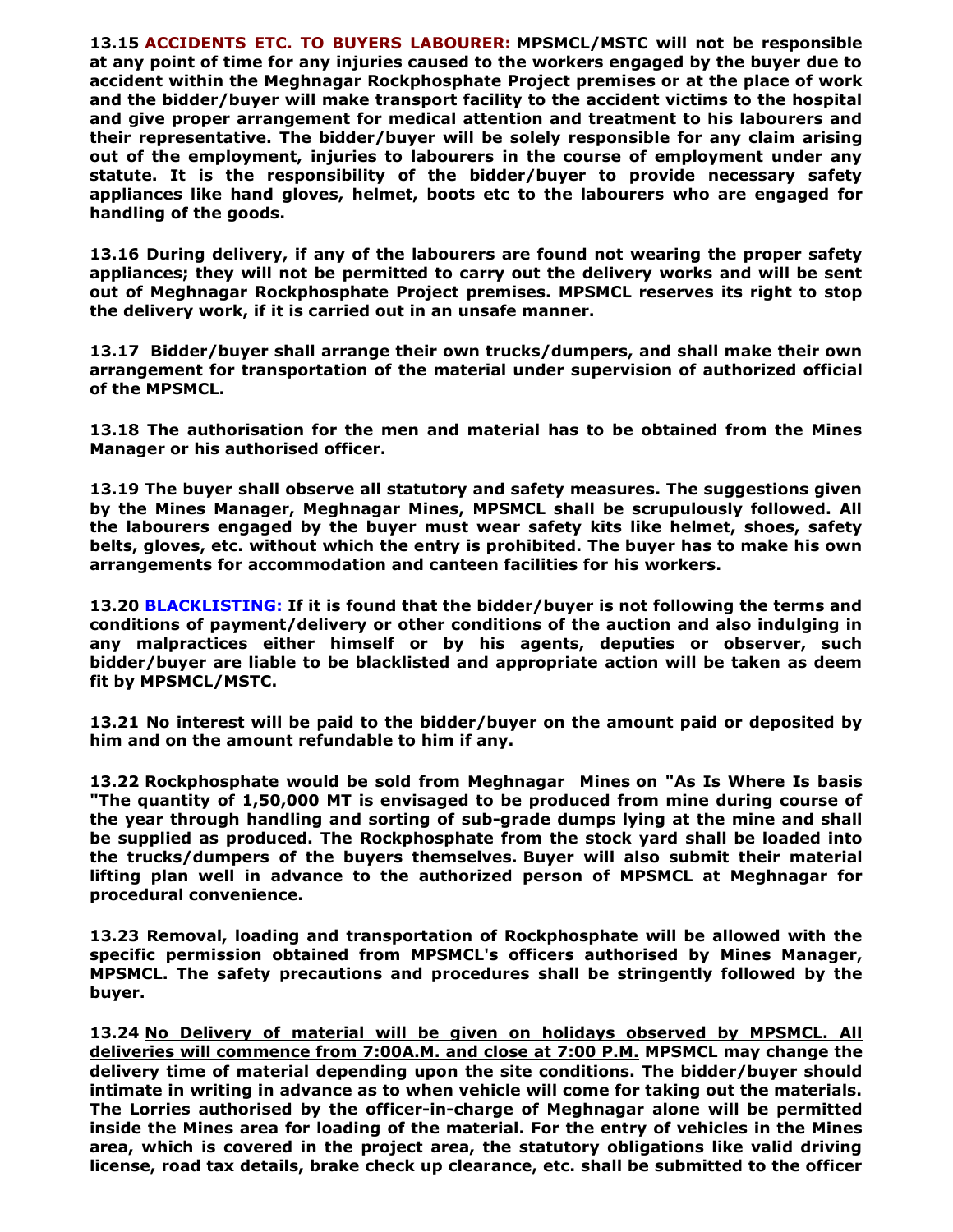**authorized by the Mines Manager, MPSMCL and their permission is to be obtained. If the bidder/buyer comes without prior written intimation and permission as above, the MPSMCL has got the right to return the vehicle without loading and bidder/buyer cannot claim for any loss towards the same. The loaded trucks/dumpers shall be permitted to move out of the Mines area after Weighment and completion of formalities at Weighbridge, Meghnagar Mines MPSMCL. After loading Rockphosphate, if the gross weight is found more than the permitted weight, the vehicle will be sent back for unloading the excess quantity to Stock Yard. If it is less, the vehicle can go for reloading the balance quantity. The spillage of Rockphosphate from the Truck near the weigh bridge shall be cleared by the buyer then and there. The empty trucks shall also be fully cleared by the buyer before taking weight.**

**Note:- Apart from terms and conditions mentioned here, the buyer shall also be bound by the terms and conditions mentioned in the Release Order.**

**13.25 The material will be delivered only to the successful bidder/buyer or their authorized representatives. If the successful bidder/ buyer desires to authorize a representative or an agent for delivery, in such case the bidder/buyer shall produce suitable authorization letter authorizing his representative or agent to lift the materials from MPSMCL's premises.**

**13.26 Employees of MPSMCL /MSTC are not eligible to participate or to represent on any ones behalf in the e-Auction.**

**13.27 Picking the material at random is not allowed. Lifting should be done as a whole without choosing and picking. Only the specified area identified by the MPSMCL officials will be allowed for lifting.**

**13.28 The entire area for this delivery work is under the control of Security personnel. The buyers and their authorised person's movement are restricted strictly within the delivery area only. If they are found roaming in other areas of Meghnagar Rockphosphate Project, severe action will be taken not only against them, but, also on the successful bidders/buyers for trespassing.**

**13.29 MPSMCL/MSTC will not be liable for any claim and buyer shall keep MPSMCL/MSTC fully indemnified and harmless against any claim and proceedings of any of their own or against the employees or other.**

**13.30 TERMINATION/ BREACH OF CONTRACT***: In the event of bidders failure to fulfill any of the contractual obligations including non-lifting the contracted materials under this agreement, MSTC/MPSMCL's decision in regard to bidders failure shall be final and binding on the bidder.* 

**13.31 MSTC shall have the right to issue addendum to the e-Auction document to clarify, amend, modify, supplement or delete any of the conditions, clauses or items stated. Addendum so issued shall form part of original invitation to e-Auction.**

**13.32 The bidder shall have no right to issue addendum to e-Auction document to clarify, amend, modify, supplement or delete any of the conditions or items stated therein.**

#### **13.33 RESOLUTION OF DISPUTES AND GOVERNING LAW**

**(a) In the event of any dispute, disagreement or difference between MPSMCL and the buyer arising out of or in connection with performance of this Contract /Arrangement and /or the rights and liabilities of the Parties hereto, such dispute or difference shall first be attempted to be resolved amicably by good**